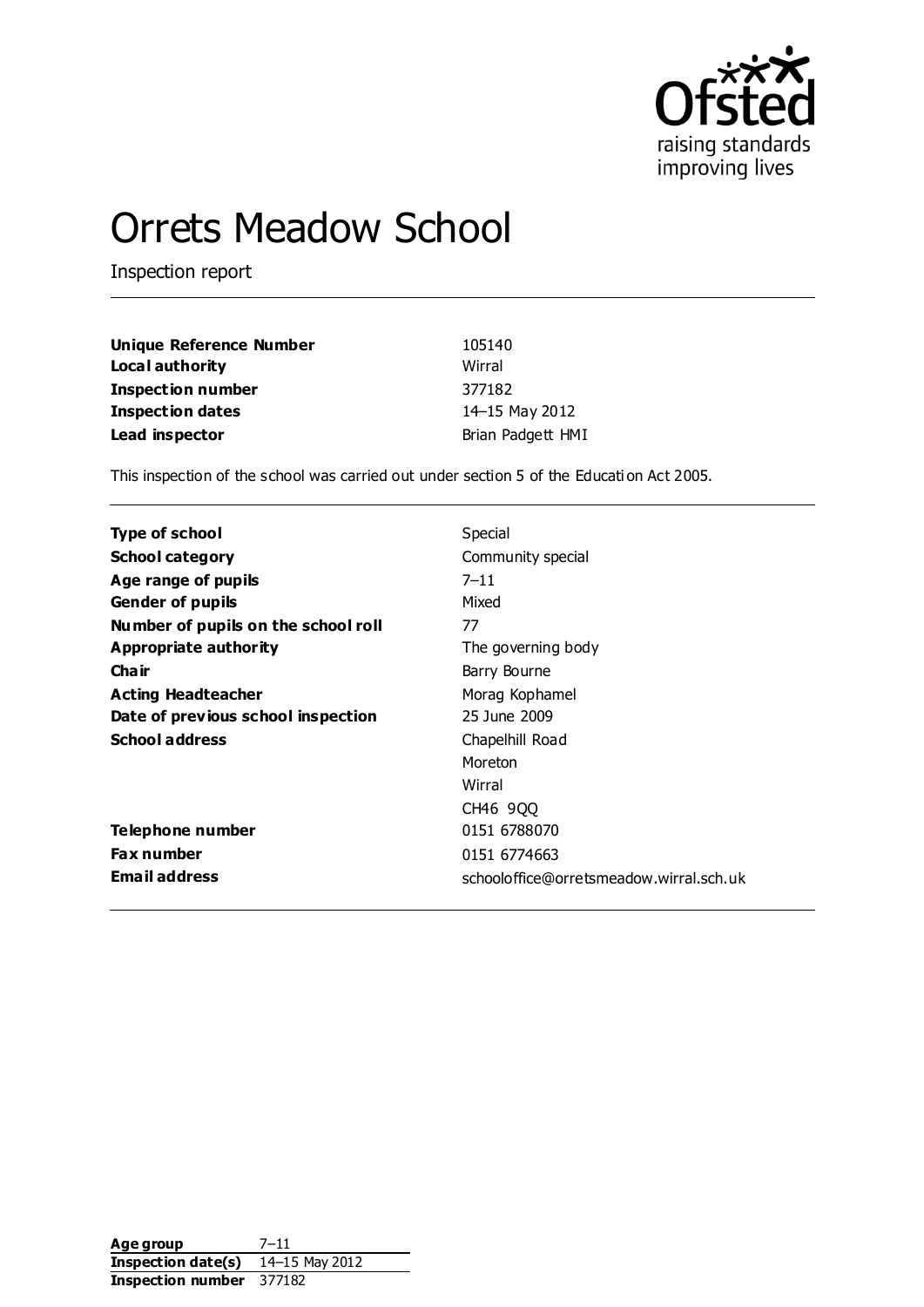

You can use Parent View to give Ofsted your opinion on your child's school. Ofsted will use the information parents and carers provide when deciding which schools to inspect and when.

You can also use Parent View to find out what other parents and carers think about schools in England. You can visit [www.parentview.ofsted.gov.uk,](../../../../../../../../../../bpadgett/AppData/Local/Microsoft/Windows/Temporary%20Internet%20Files/Content.IE5/I81WO4AD/www.parentview.ofsted.gov.uk) or look for the link on the main Ofsted website: [www.ofsted.gov.uk](../../../../../../../../../../bpadgett/AppData/Local/Microsoft/Windows/Temporary%20Internet%20Files/Content.IE5/I81WO4AD/www.ofsted.gov.uk)

The Office for Standards in Education, Children's Services and Skills (Ofsted) regulates and inspects to achieve excellence in the care of children and young people, and in education and skills for learners of all ages. It regulates and inspects childcare and children's social care, and inspects the Children and Family Court Advisory Support Service (Cafcass), schools, colleges, initial teacher training, work-based learning and skills training, adult and community learning, and education and training in prisons and other secure establishments. It assesses council children's services, and inspects services for looked after children, safeguarding and child protection.

Further copies of this report are obtainable from the school. Under the Education Act 2005, the school must provide a copy of this report free of charge to certain categories of people. A charge not exceeding the full cost of reproduction may be made for any other copies supplied.

If you would like a copy of this document in a different format, such as large print or Braille, please telephone 0300 123 4234, or email [enquiries@ofsted.gov.uk](mailto:enquiries@ofsted.gov.uk)

You may copy all or parts of this document for non-commercial purposes, as long as you give details of the source and date of publication and do not alter the information in any way .

To receive regular email alerts about new publications, including survey reports and school inspection reports, please visit our website and go to 'Subscribe'.

Piccadilly Gate Store Street Manchester M1 2WD

T: 0300 123 4234 Textphone: 0161 618 8524 [enquiries@ofsted.gov.uk](mailto:enquiries@ofsted.gov.uk) [www.ofsted.gov.uk](http://www.ofsted.gov.uk/)



© Crown copyright 2012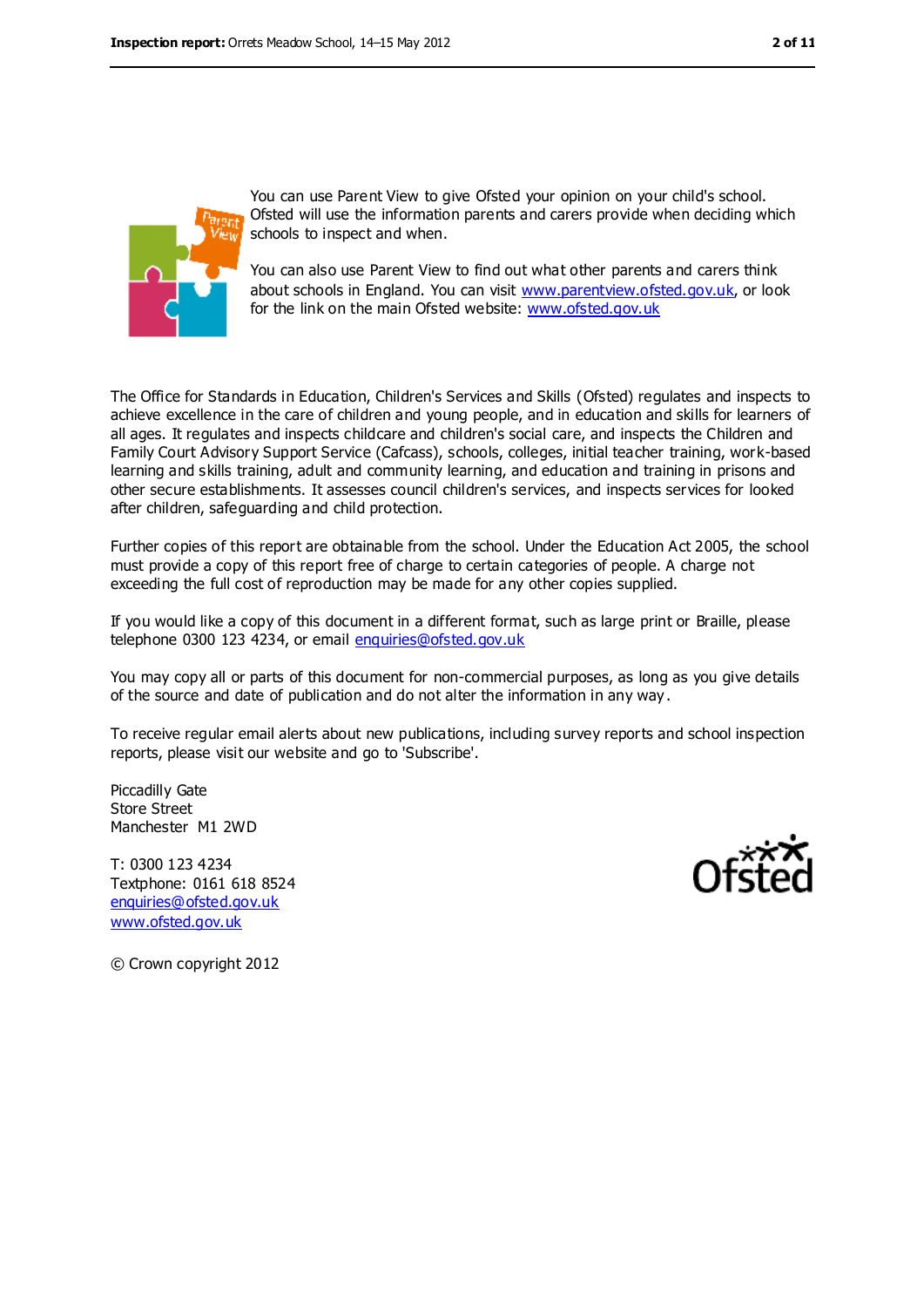### **Introduction**

Inspection team

Brian Padgett Paul Edmondson Her Majesty's Inspector Additional inspector

This inspection was carried out with two days' notice. Inspectors observed 12 lessons. They saw nine teachers teach. Meetings were held with parents, groups of pupils, governors, a representative of the local authority and staff. The inspection team received information about the school's partnerships with secondary schools by email and telephone. Inspectors observed the school at work and looked at pupils' exercise books and a range of documentation, including that on safeguarding and pupils' progress. The results of questionnaire returns from staff and pupils were analysed, along with 49 responses from the parents' questionnaire.

### **Information about the school**

Orrets Meadow is a community special school for pupils of primary-school age with specific learning difficulties. Admissions to the school are controlled by the local authority. Most of the pupils have a statement of special educational needs. Their specific learning difficulties include dyslexia, dyspraxia, attention deficit, dyscalculia, Aspergers Syndrome and autism. About three-quarters of pupils have at least one additional learning difficulty, such as social, emotional and behavioural difficulty and/or speech, language or communication difficulties. Twenty-seven of the Year 4 pupils attend the school for one year as part of a new pilot programme aimed at raising the literacy skills of the lowest-attaining pupils in the authority. These pupils, whose special educational needs are identified at the school action plus stage, are admitted on the basis of their reading and writing performance at the end of Key Stage 1.

Most pupils enter the school during Year 4 or Year 5 and stay for an average of seven terms. Most then transfer to mainstream secondary schools. However, some pupils are at the school for a longer or shorter period and a minority transfer to other special schools when they leave Orrets Meadow. A few return to mainstream primary schools. Occasionally, a pupil will spend his or her Year 3 or 7 at the school. Many pupils, nearly a half, are known to be eligible for free school meals. Most pupils

are boys and almost all are of White British heritage. Since the previous inspection the school has been led by an acting headteacher,

nominally for three days each week. She is also the headteacher of a nearby primary school.

The school has Healthy School status and the Basic Skills Quality Award. The school is the base for Orrets Meadow Services, which provides outreach, training, assessment and advice services for pupils and students with specific learning difficulties within Wirral schools. This service was not inspected.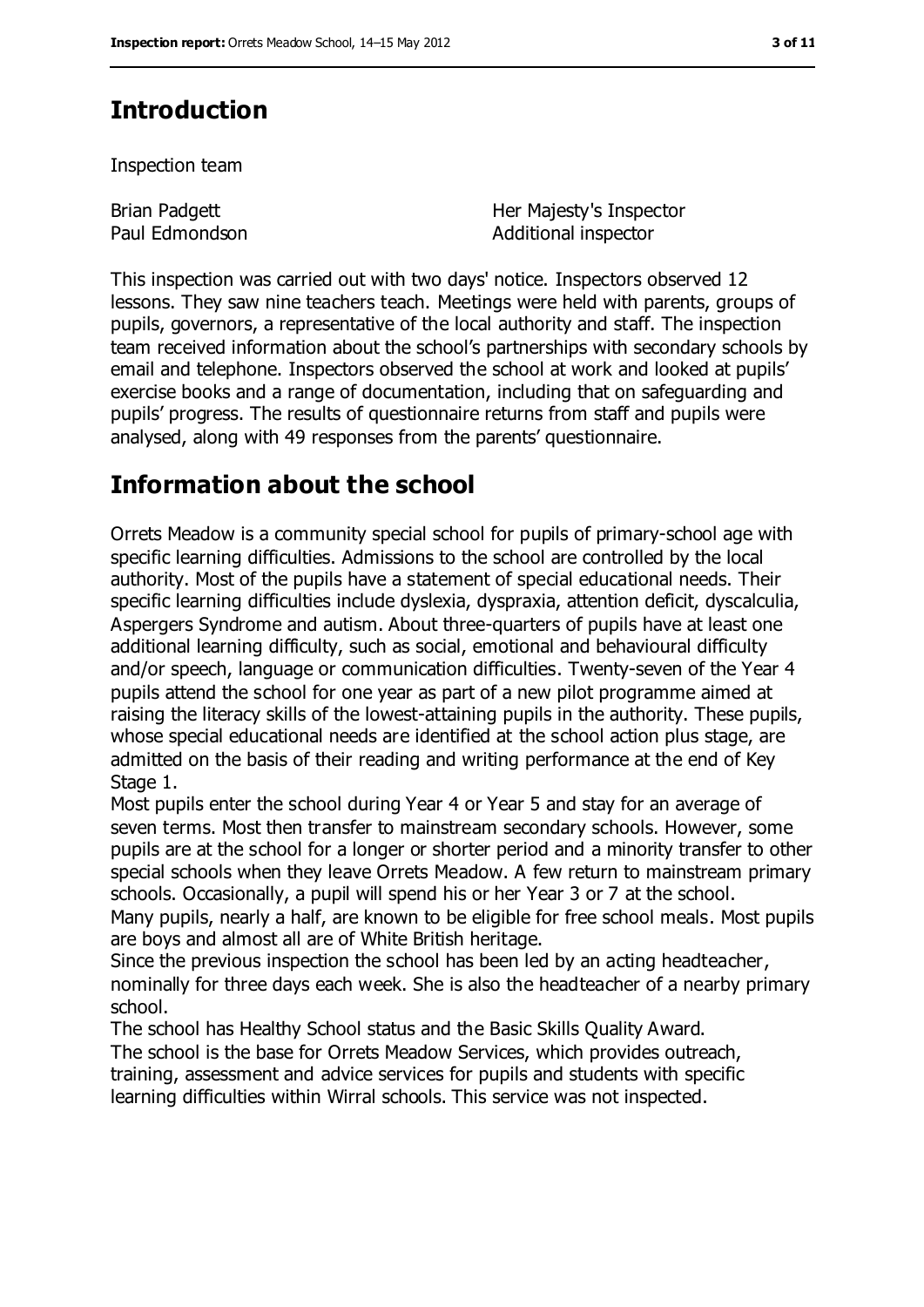**Inspection grades: 1 is outstanding, 2 is good, 3 is satisfactory and 4 is inadequate** Please turn to the glossary for a description of the grades and inspection terms

### **Inspection judgements**

| <b>Overall Effectiveness</b> |  |
|------------------------------|--|
|------------------------------|--|

| <b>Achievement of pupils</b>          |  |
|---------------------------------------|--|
| <b>Quality of teaching</b>            |  |
| <b>Behaviour and safety of pupils</b> |  |
| <b>Leadership and management</b>      |  |

#### **Key Findings**

- Orrets Meadow is an outstanding school that is extremely successful in providing for pupils who are experiencing difficulty with their reading and writing. In the relatively short time pupils are at the school they make remarkable progress in their reading, writing and mathematics. Moreover, they grow in confidence and in self-belief and, by Year 6, they are in a strong position to succeed at secondary school. Parents and carers think extremely highly of what the school achieves and how it involves them.
- Teaching is of the highest quality and is never less than consistently good. Teachers are expert in teaching reading and writing. Staff in general are extremely effective in encouraging pupils' personal development, leading to outstanding spiritual, moral, social and cultural development. Building on existing success, there is scope to enhance pupils' learning even further by encouraging them to make a bigger contribution to lessons.
- The rules covering the admission of pupils to the school have changed since the previous inspection. Exceptional leadership by the acting headteacher and her team has ensured the school has adapted very successfully to the increase in the range and complexity of pupils' learning needs and to ensuring a very effective start for the Year 4 pilot programme. The curriculum is very well designed to meet pupils' needs and is of excellent quality. The performance of staff is monitored very thoroughly and the school has developed an outstanding capacity to sustain excellence.
- Pupils' behaviour is good and for most, very good. Pupils feel very safe at the school and have exceptional confidence in their teachers. The admission of pupils with additional social, emotional and behavioural difficulties has caused the school to develop strategies to support such pupils. Good progress is being made but there is some improvement needed to eradicate occasional disruption to lessons. Pupils enjoy school and attendance is high, above that for mainstream primary schools.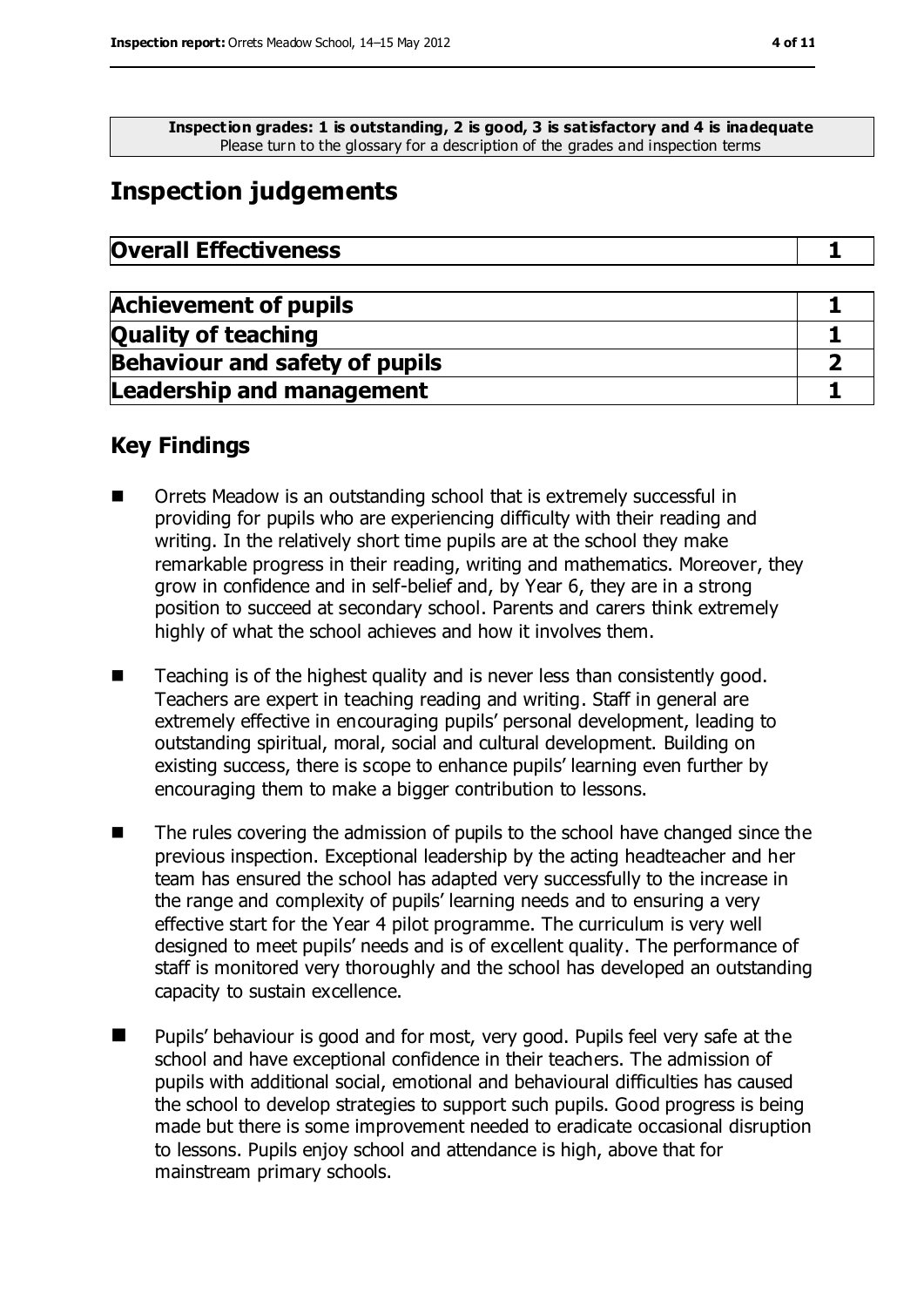### **What does the school need to do to improve further?**

- Continue to develop strategies to help pupils with additional social, emotional and behavioural difficulties manage their behaviour in order to maximise their learning and avoid disrupting the learning of others.
- Increase the proportion of teaching judged outstanding through the greater involvement of pupils by, where appropriate, encouraging pupils to make a bigger contribution to lessons, to work cooperatively with other pupils and to be given more choices in their work.

### **Main Report**

#### **Achievement of pupils**

Pupils enter the school with levels of attainment in basic skills that are low for their age, frequently several years below that of their peers. For pupils on the Year 4 pilot, attainment in reading and writing is among the lowest within the local authority at the end of Key Stage 1, at age seven. All pupils, regardless of their starting points and their additional special educational needs, make outstanding progress. For example, pupils on the Year 4 pilot have, on average, already made 17 months improvement in their reading age from September. Their parents are delighted. Pupils' progress in lessons was never less than good. They responded well to the precision teaching of literacy. Pupils admitted to Orrets Meadow in Years 4, 5 and 6 with statements of special educational needs also make remarkable progress. Their progress exceeds that for pupils with statements generally, regularly being within the top 25% of such pupils nationally. So much progress is made in learning the basic skills that, despite the relatively short time pupils spend at the school, they frequently exceed the progress expected of all pupils across the whole of Key Stage 2. Although most pupils remain slightly below the average in reading by the time they leave the school, nearly all have the necessary basic skills to cope with the demands of secondary schooling successfully. A minority attain the national expectation of Level 4 of the National Curriculum in English and mathematics. Of equal importance to the school, parents and the receiving secondary schools is the growth in pupils' confidence and self-esteem. From being pupils who are reluctant to try they become pupils who are keen to have a go. For example, Year 6 pupils with a wide range of learning difficulties persevered exceptionally well to complete the end of Key Stage 2 tests, including challenging reading assignments, independently.

#### **Quality of teaching**

Teachers are expert teachers of reading and writing, with a deep knowledge of teaching literacy to pupils with specific learning difficulties that has built-up over many years. The morning sessions are devoted to the systematic teaching of basic skills, including the development of speaking and listening, using a wide variety of strategies to interest and engage pupils, such as through games and competitions. All aspects of literacy and numeracy are taught precisely and consistently and backed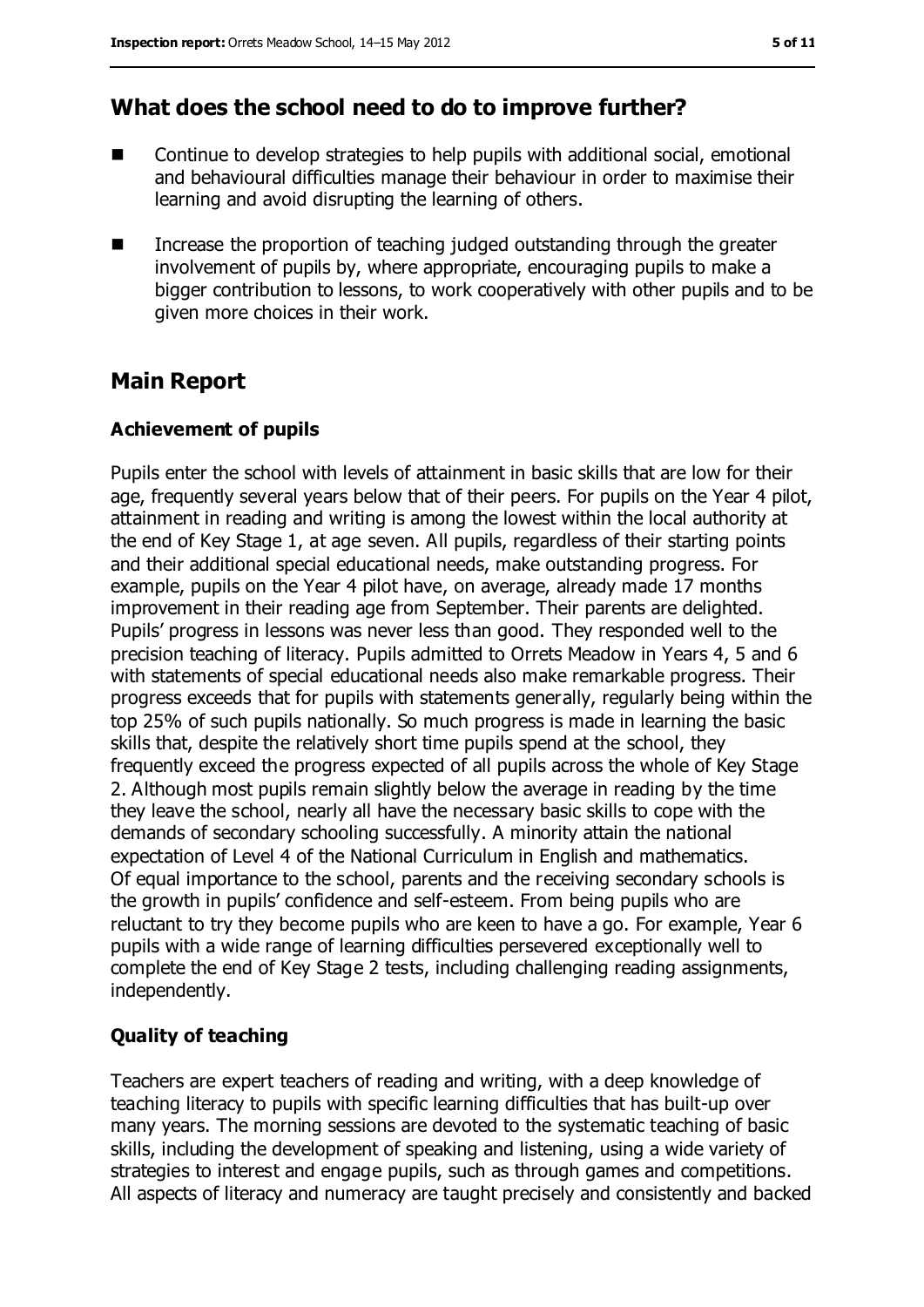up by homework. Expectations are high and this can be seen in pupils' exercise books, where pupils' work is very well presented and marked. Teachers call on an excellent range of resources. They make very good use of technology, using interactive whiteboards, and pupils frequently use laptops, for example, to research topics. As a special school, there is a high level of individual support for pupils and teaching assistants play a very important role in class and about school, particularly during small group work when teachers plan to meet pupils' additional special educational needs. Pastoral care is excellent and this is another aspect of the work of the school where teaching assistants make a major contribution.

Outstanding relationships are a keynote for the school, quickly established. Pupils and parents and carers recorded 100% faith in the quality of teaching in questionnaires. Praise and celebration of achievement occurs frequently. Rigorous assessment of the progress of individual pupils enables teachers to set ambitious and realistic targets for pupils and they are very adept at ensuring pupils and their parents and carers are well-informed about next steps.

The quality of teaching observed was never less than good. Just occasionally, teachers missed opportunities for some pupils, whose confidence was high, to play a larger part in lessons, whether in reading for others, for example, or in playing a lead role in managing a task.

#### **Behaviour and safety of pupils**

All parents and carers responding to the parents' questionnaire felt their children were safe at school. Virtually all the pupils felt safe. Behaviour is very good. Pupils enjoy school and show care and respect for each other. They do not feel bullied in any way and they have innate trust in the teachers to help them should they require it. Pupils have a clear and developing sense of right, wrong and fairness. As the school has admitted a growing proportion of pupils with specific conditions, such as attention deficit and autism, and as more pupils have social, emotional and behavioural difficulties as additional needs, managing pupils' behaviour and helping pupils manage their own behaviour have become more important. Pupils and their parents and carers acknowledge occasional disruption of learning in lessons. The school is working hard and successfully to become more expert in this aspect of the school's work, including by working closely with a partner special school for pupils with behavioural difficulties. It has a clearly understood set of rewards and sanctions. Nevertheless, as evidenced by a small number of fixed-term exclusions, school leaders acknowledge that further progress is needed and they have developed plans of good quality to achieve this.

Attendance is very good, above the average for mainstream primary schools and well above that for special schools. Punctuality is excellent, as the vast majority of pupils arrive by school bus.

#### **Leadership and management**

The learning needs of pupils have changed significantly since the previous inspection as the introduction of new criteria has opened admission to pupils with more complex additional needs. Also, the Year 4 literacy pilot has introduced a complete new cohort of pupils to Orrets Meadow. When the long-serving headteacher retired nearly three years ago, the governing body was unable to recruit a permanent replacement. Working with the local authority, the governing body was successful in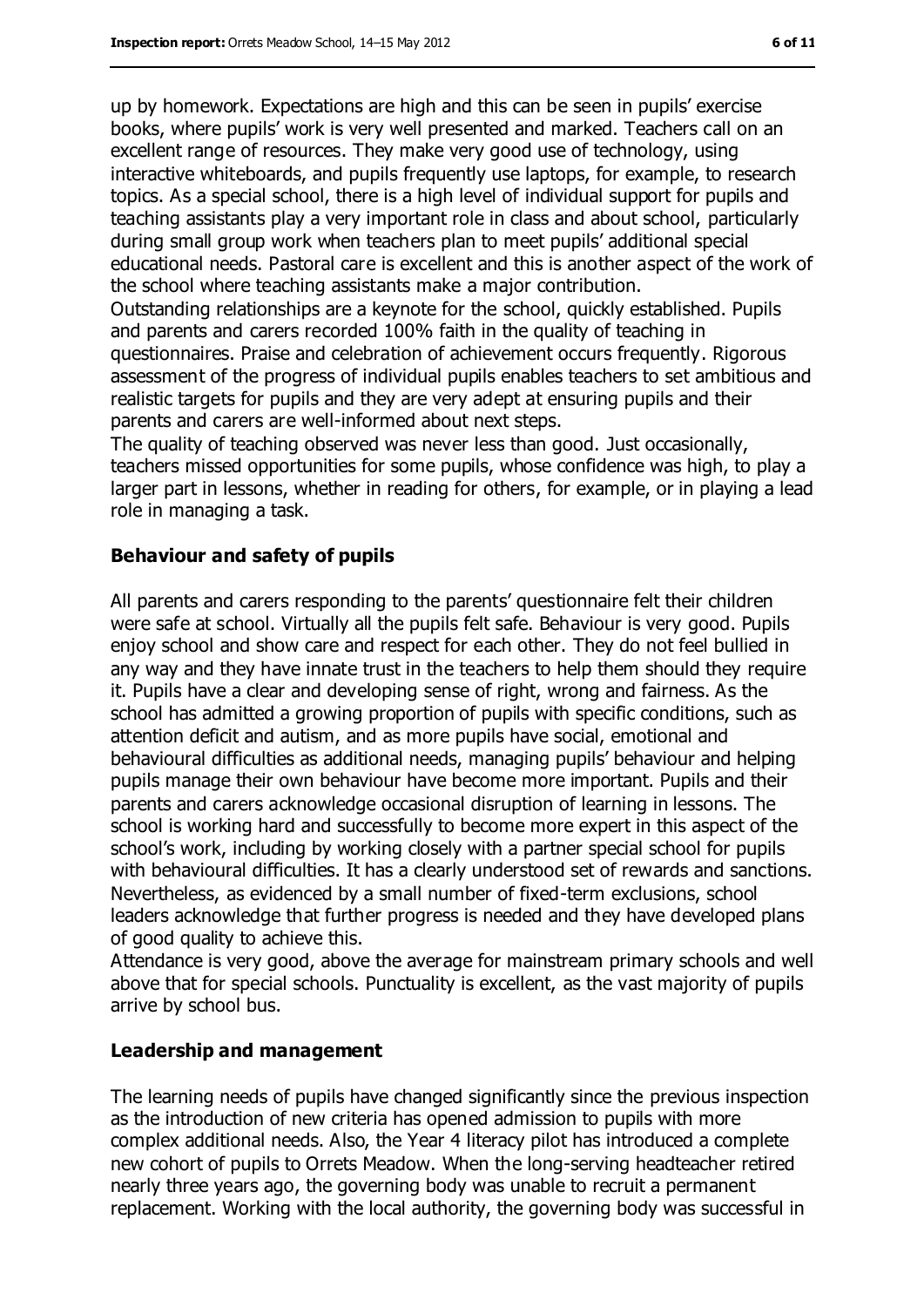securing the part-time appointment of a headteacher from a nearby primary school as acting headteacher. It is to the great credit of the school, particularly to the acting headteacher, deputy headteacher and senior staff that, despite such challenging circumstances, the school has gone from strength to strength, meeting every new challenge with success. By the very nature of the pupils' outstanding achievement the school plays an important role in promoting equality, narrowing the gap in achievement between these pupils and others, and tackling discrimination. The existing strengths of the teaching recorded by the previous inspection have been maintained and developed further to meet the more complex needs of pupils entering the school. Staff performance management and professional development have contributed to the school's improvement. School self-evaluation and the tracking of performance are very rigorous. Staff are committed to the school and keen to take on leadership roles. Leadership is distributed effectively at all levels. The governing body commands an impressive range of expertise and experience and has good parent representation. It is well-informed.

The arrangements for safeguarding are rigorous and are of the highest quality. The curriculum is outstanding and exceptionally well designed to meet the pupils' learning needs. Pupils' spiritual, moral, social and cultural development is outstanding. As a consequence, despite unpromising starts to their primary education, pupils are wellequipped with excellent attitudes and values for secondary education and, indeed, for life.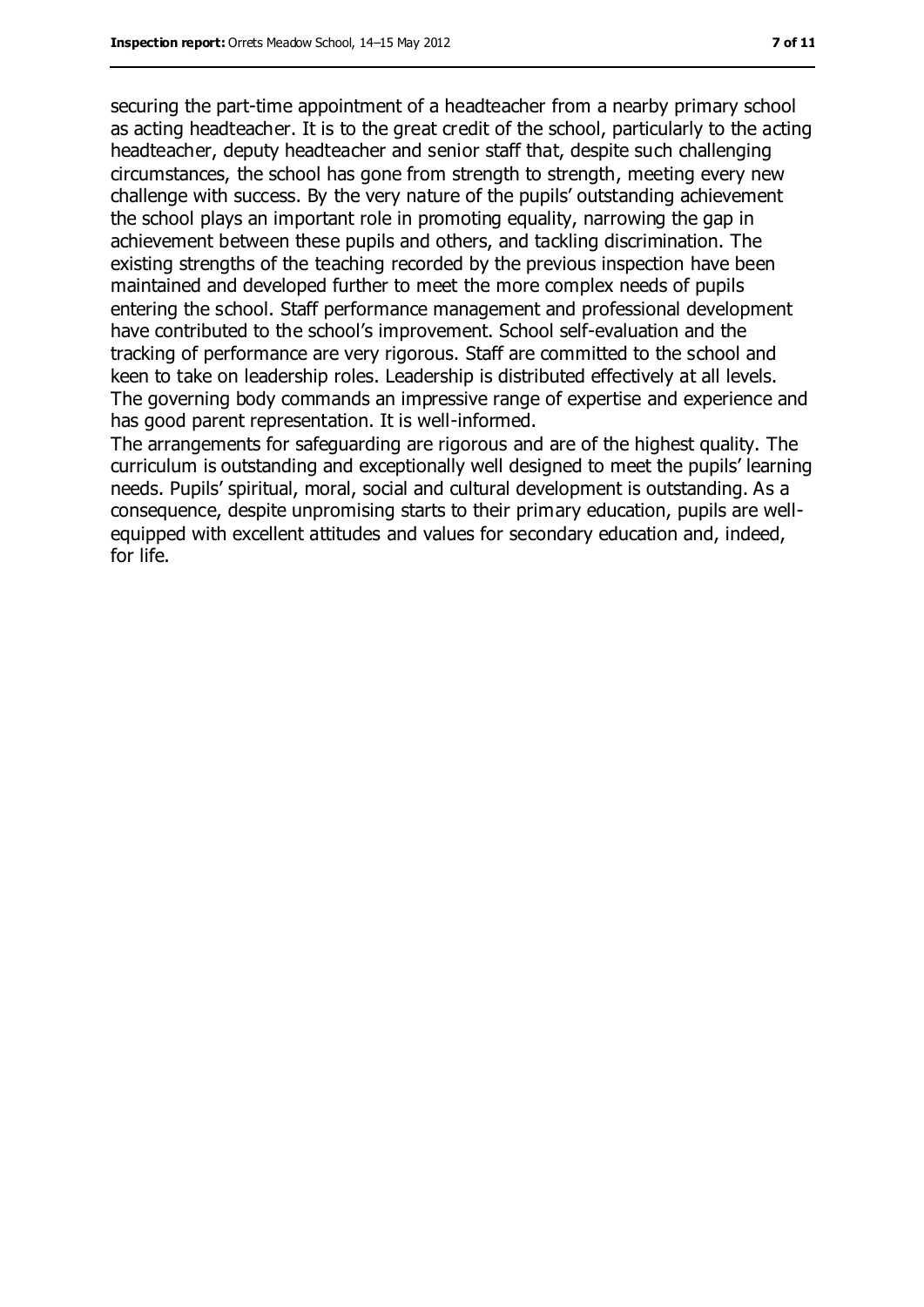### **Glossary**

#### **What inspection judgements mean**

| Grade   | <b>Judgement</b> | <b>Description</b>                                                                                                                                                                                                            |
|---------|------------------|-------------------------------------------------------------------------------------------------------------------------------------------------------------------------------------------------------------------------------|
| Grade 1 | Outstanding      | These features are highly effective. An outstanding school<br>provides exceptionally well for all its pupils' needs.                                                                                                          |
| Grade 2 | Good             | These are very positive features of a school. A school that is<br>good is serving its pupils well.                                                                                                                            |
| Grade 3 | Satisfactory     | These features are of reasonable quality. A satisfactory school<br>is providing adequately for its pupils.                                                                                                                    |
| Grade 4 | Inadequate       | These features are not of an acceptable standard. An<br>inadequate school needs to make significant improvement in<br>order to meet the needs of its pupils. Ofsted inspectors will<br>make further visits until it improves. |

#### **Overall effectiveness of schools**

|                       | Overall effectiveness judgement (percentage of schools) |      |                     |                   |
|-----------------------|---------------------------------------------------------|------|---------------------|-------------------|
| <b>Type of school</b> | <b>Outstanding</b>                                      | Good | <b>Satisfactory</b> | <b>Inadequate</b> |
| Nursery schools       | 54                                                      | 42   |                     |                   |
| Primary schools       | 14                                                      | 49   | 32                  |                   |
| Secondary schools     | 20                                                      | 39   | 34                  |                   |
| Special schools       | 33                                                      | 45   |                     |                   |
| Pupil referral units  | 9                                                       | 55   | 28                  |                   |
| All schools           | 16                                                      | -47  |                     |                   |

New school inspection arrangements have been introduced from 1 January 2012. This means that inspectors make judgements that were not made previously.

The data in the table above are for the period 1 September to 31 December 2011 and represent judgements that were made under the school inspection arrangements that were introduced on 1 September 2009. These data are consistent with the latest published official statistics about maintained school inspection outcomes (see [www.ofsted.gov.uk\)](../../../../../../../../../../bpadgett/AppData/Local/Microsoft/Windows/Temporary%20Internet%20Files/Content.IE5/I81WO4AD/www.ofsted.gov.uk).

The sample of schools inspected during 2010/11 was not representative of all schools nationally, as weaker schools are inspected more frequently than good or outstanding schools.

Primary schools include primary academy converters. Secondary schools include secondary academy converters, sponsor-led academies and city technology colleges. Special schools include special academy converters and non-maintained special schools.

Percentages are rounded and do not always add exactly to 100.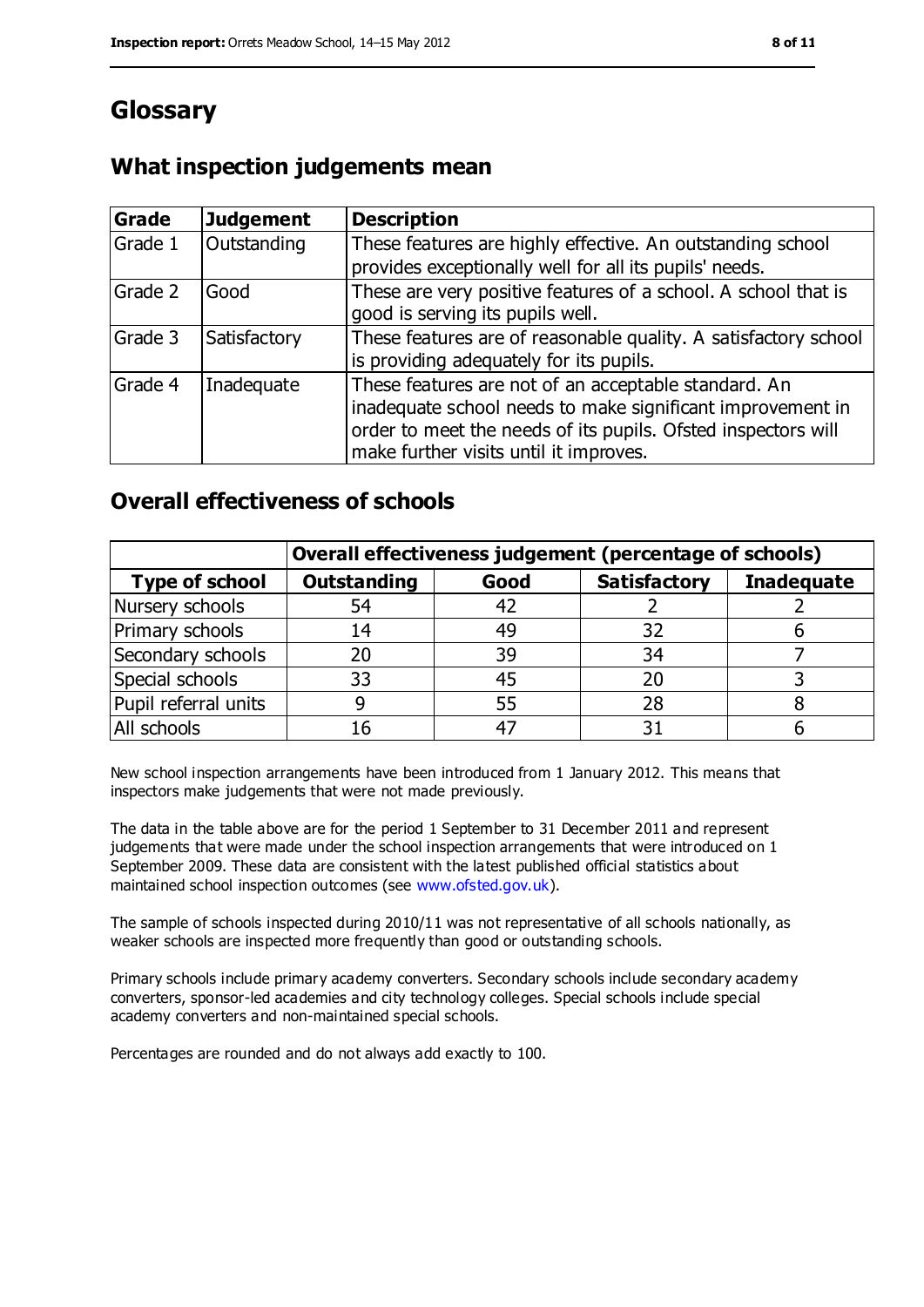## **Common terminology used by inspectors**

| Achievement:                  | the progress and success of a pupil in their learning and<br>development taking account of their attainment.                                                                                                           |
|-------------------------------|------------------------------------------------------------------------------------------------------------------------------------------------------------------------------------------------------------------------|
| Attainment:                   | the standard of the pupils' work shown by test and<br>examination results and in lessons.                                                                                                                              |
| Attendance                    | the regular attendance of pupils at school and in lessons,<br>taking into account the school's efforts to encourage good<br>attendance.                                                                                |
| Behaviour                     | how well pupils behave in lessons, with emphasis on their<br>attitude to learning. Pupils' punctuality to lessons and their<br>conduct around the school.                                                              |
| Capacity to improve:          | the proven ability of the school to continue improving based<br>on its self-evaluation and what the school has accomplished<br>so far and on the quality of its systems to maintain<br>improvement.                    |
| Floor standards               | the national minimum expectation of attainment and<br>progression measures                                                                                                                                             |
| Leadership and<br>management: | the contribution of all the staff with responsibilities, not just<br>the governors and headteacher, to identifying priorities,<br>directing and motivating staff and running the school.                               |
| Learning:                     | how well pupils acquire knowledge, develop their<br>understanding, learn and practise skills and are developing<br>their competence as learners.                                                                       |
| Overall effectiveness:        | inspectors form a judgement on a school's overall<br>effectiveness based on the findings from their inspection of<br>the school.                                                                                       |
| Progress:                     | the rate at which pupils are learning in lessons and over<br>longer periods of time. It is often measured by comparing<br>the pupils' attainment at the end of a key stage with their<br>attainment when they started. |
| Safety                        | how safe pupils are in school, including in lessons; and their<br>understanding of risks. Pupils' freedom from bullying and<br>harassment. How well the school promotes safety, for<br>example e-learning.             |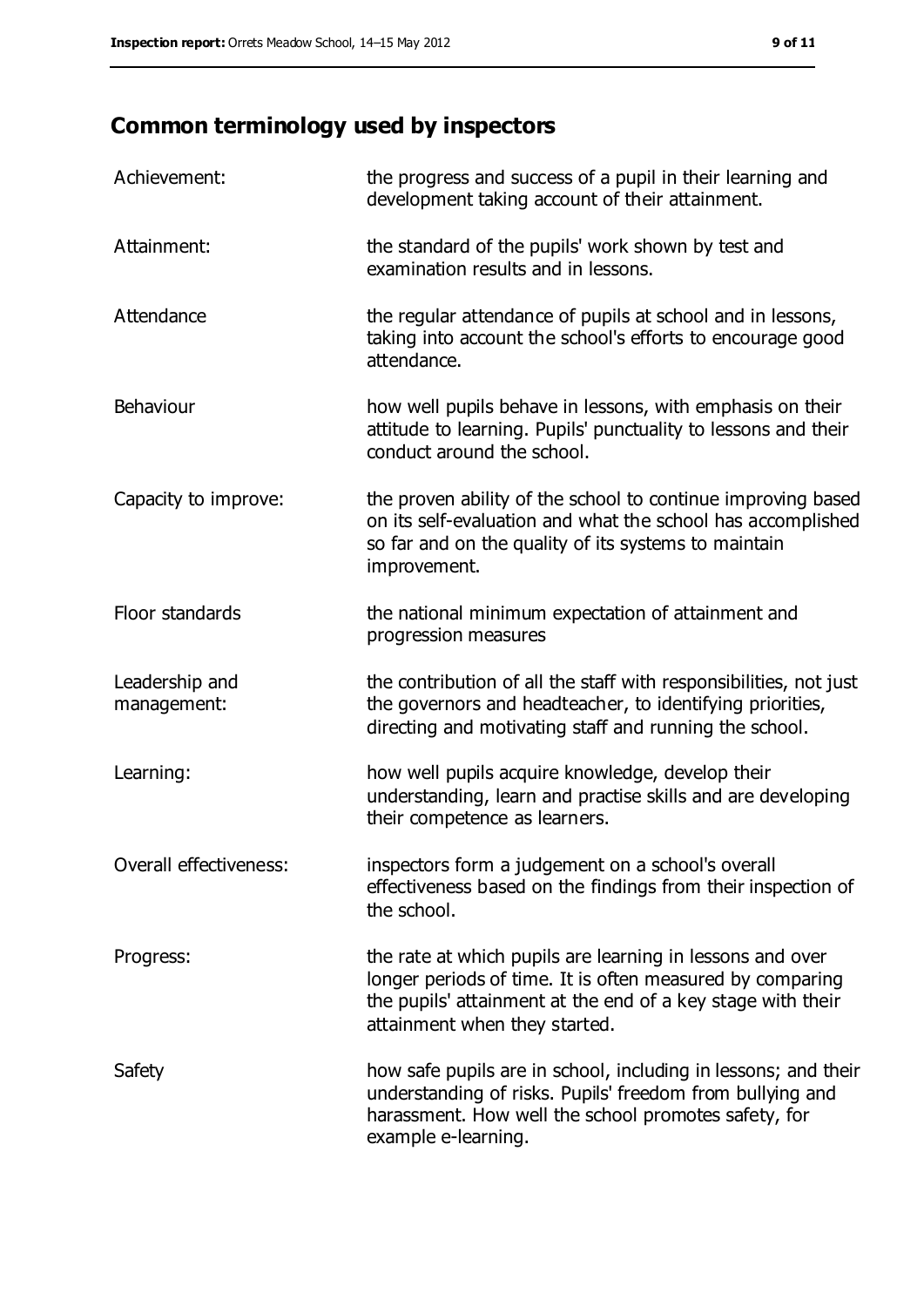**This letter is provided for the school, parents and carers to share with their children. It describes Ofsted's main findings from the inspection of their school.**



16 May 2012

Dear Pupils

#### **Inspection of Orrets Meadow School, Wirral, CH46 9QQ**

You may recall when inspectors from Ofsted spent two days in your school. It was the week when the Year 6 pupils were doing their national test papers in English and mathematics, the SATs. I am writing to you to tell you how we judged your school. First, I must thank you for your help. We learned a lot about the school from watching you in lessons, reading your questionnaire returns and from talking to you.

All of you come to Orrets Meadow because you were having difficulty learning to read and write in your local primary schools. As reading and writing are so important for your future it is really important you catch up. That is exactly what you do. You make truly remarkable progress in reading, writing and mathematics. We also saw how much you grew in confidence because you are learning so well. Your exercise books had writing of high quality that you can be proud of.

The reasons behind your success are straightforward enough to understand although hard to achieve. You are taught by expert teachers of reading and writing in a school where all the staff work extremely hard to make sure you are safe and well cared for. They give you back your confidence. Also, your school is exceptionally well led and run by Mrs Kophamel and her team of leaders and managers, each committed to making the school even better.

We were able to help, by making two recommendations. The first is for teachers to let you, the pupils, make a bigger contribution to lessons, to give you more opportunities to have your say and show what you are capable of. We can only suggest this if you are already learning really well and already show a strong sense of responsibility. The second is for staff to become even more expert in helping those few pupils who find managing their behaviour difficult. Although your parents and carers were 100% behind the school, they, and some of you, worried occasionally that lessons were sometimes disrupted.

Most of you will leave to go onto secondary high schools. We know from talking to those schools that Orrets Meadow pupils do well there and put their new skills and confidence to good use. That was no surprise to us.

Good luck for the future.

Yours sincerely

Brian Padgett Her Majesty's Inspector